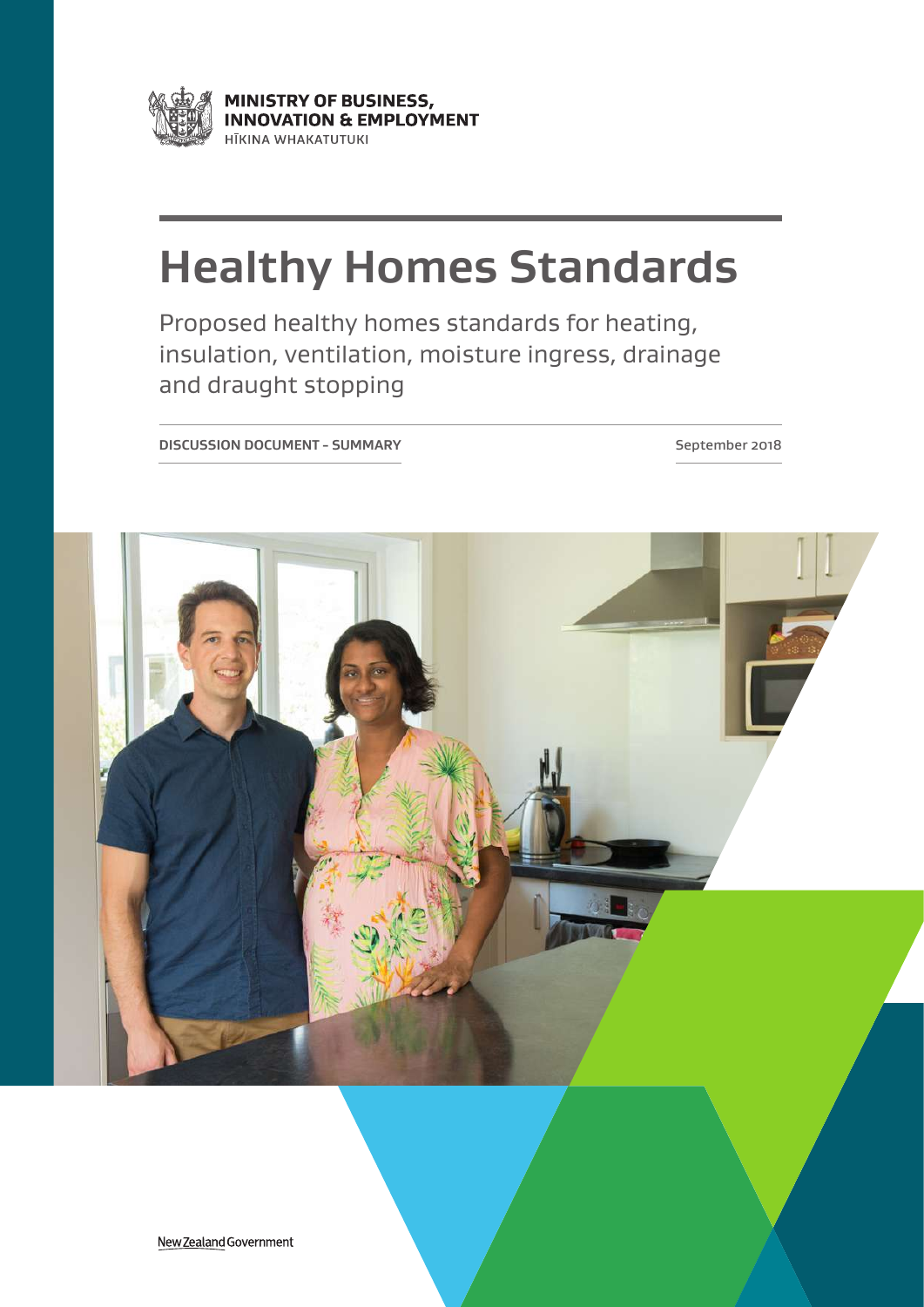

**MINISTRY OF BUSINESS, INNOVATION & EMPLOYMENT** HĪKINA WHAKATIITIIKI

## **Ministry of Business, Innovation and Employment (MBIE)**

### Hikina Whakatutuki - Lifting to make successful

MBIE develops and delivers policy, services, advice and regulation to support economic growth and the prosperity and wellbeing of New Zealanders.

MBIE combines the former Ministries of Economic Development, Science + Innovation, and the Departments of Labour, and Building and Housing.

### More information

www.mbie.govt.nz

0800 83 62 62

Information, examples and answers to your questions about the topics covered here can be found on our website www.mbie.govt.nz or by calling us free on 0800 83 62 62.

#### **Disclaimer**

This document is a guide only. It should not be used as a substitute for legislation or legal advice. The Ministry of Business, Innovation and Employment is not responsible for the results of any actions taken on the basis of information in this document, or for any errors or omissions.

ISBN 978-1-98-856708-2 (online) ISBN 978-1-98-856707-5 (print)

September 2018

#### **©Crown Copyright 2018**

The material contained in this report is subject to Crown copyright protection unless otherwise indicated. The Crown copyright protected material may be reproduced free of charge in any format or media without requiring specific permission. This is subject to the material being reproduced accurately and not being used in a derogatory manner or in a misleading context. Where the material is being published or issued to others, the source and copyright status should be acknowledged. The permission to reproduce Crown copyright protected material does not extend to any material in this report that is identified as being the copyright of a third party. Authorisation to reproduce such material should be obtained from the copyright holders.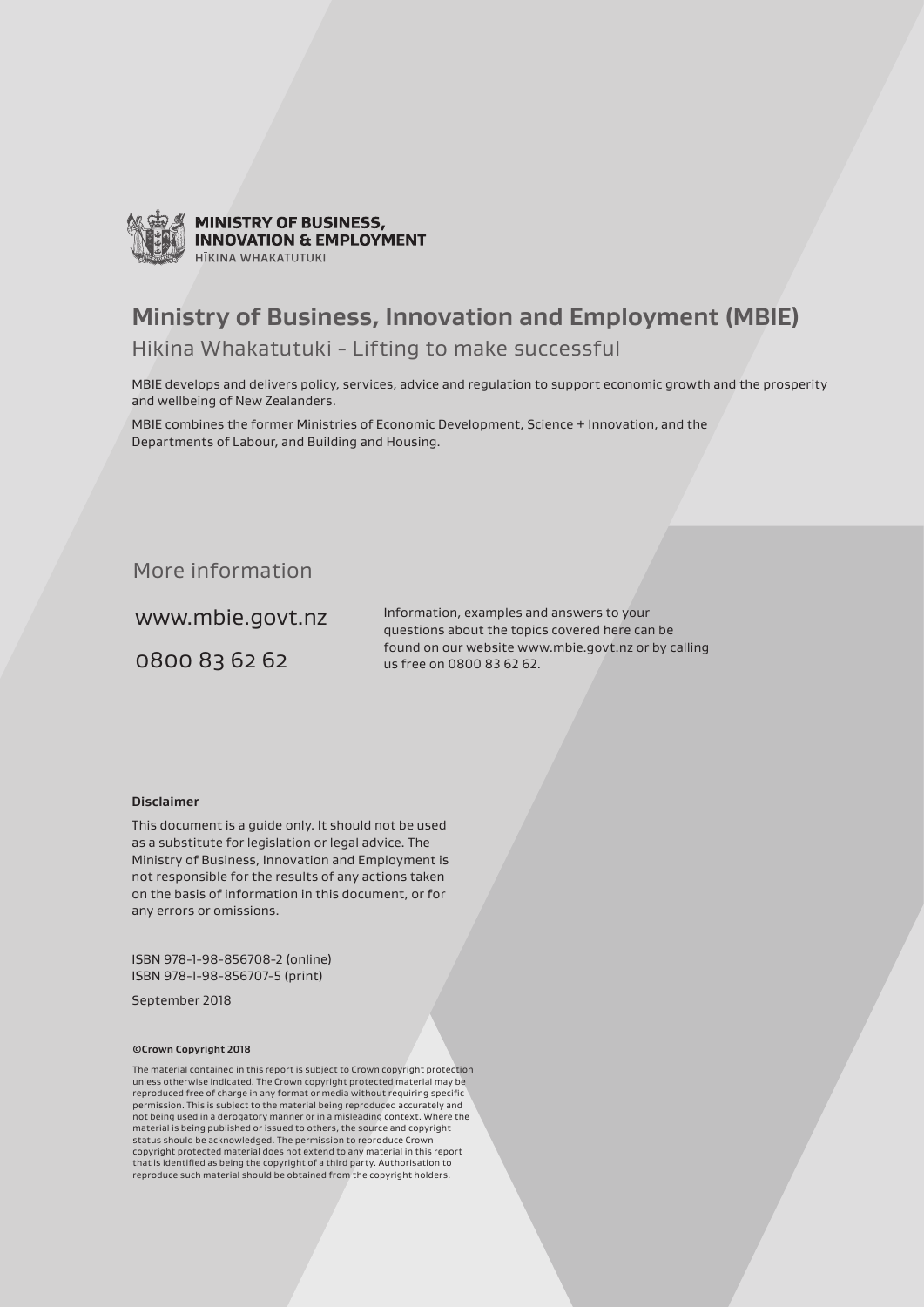# **Healthy homes standards**

## **Proposed standards for heating, insulation, ventilation, moisture ingress and drainage, and draught stopping**

### **Making rental homes warm, dry and healthy**

Nearly 600,000 households rent in New Zealand. Our rental homes are often cold and damp which, in turn, can lead to negative health and social outcomes for tenants.

New Zealand rental homes:

- > are typically well below World Health Organization recommended indoor temperatures of 18°C to 20°C
- › often have inadequate, inefficient, or unhealthy heating
- › may not have a sufficient level of insulation, and may not be in a reasonable condition
- › often do not have an appropriate level of ventilation
- › are often not adequately protected from moisture rising from under the floor, or through leaky drains

› are draughty and cold.

### **The healthy homes standards aim to improve the quality of rental homes to enable all renters in New Zealand to live in warm and dry homes**

Our goal is to develop clear, modern standards to improve heating, insulation, ventilation, moisture ingress, drainage and draught stopping in rental homes.

We have the opportunity to improve the quality of rental homes, particularly from the cumulative effect of the five proposed standards. If we reduce cases of moisture and draughts entering homes, ensure adequate levels of insulation and appropriate heating devices, we have a greater chance of creating a warm, dry environment in rental homes.



### **Tell us what you think**

- › Have you experienced these issues with rental homes?
- › What should the minimum standards be, and when should landlords be required to comply?
- › Are there other options that would work better than our proposed options?
- › What should be included on tenancy agreements, or which records retained, to show the rental home complies with the healthy homes standards?

**We want to hear from you!** Tell us what you think by filling in a survey on our website, by email or by post. We have a more detailed description of the options in our full discussion document. For more information, or to make a submission, go to **www.mbie.govt.nz/healthy-homes** or email us at **healthyhomes@mbie.govt.nz.** Submissions close on **22 October 2018.**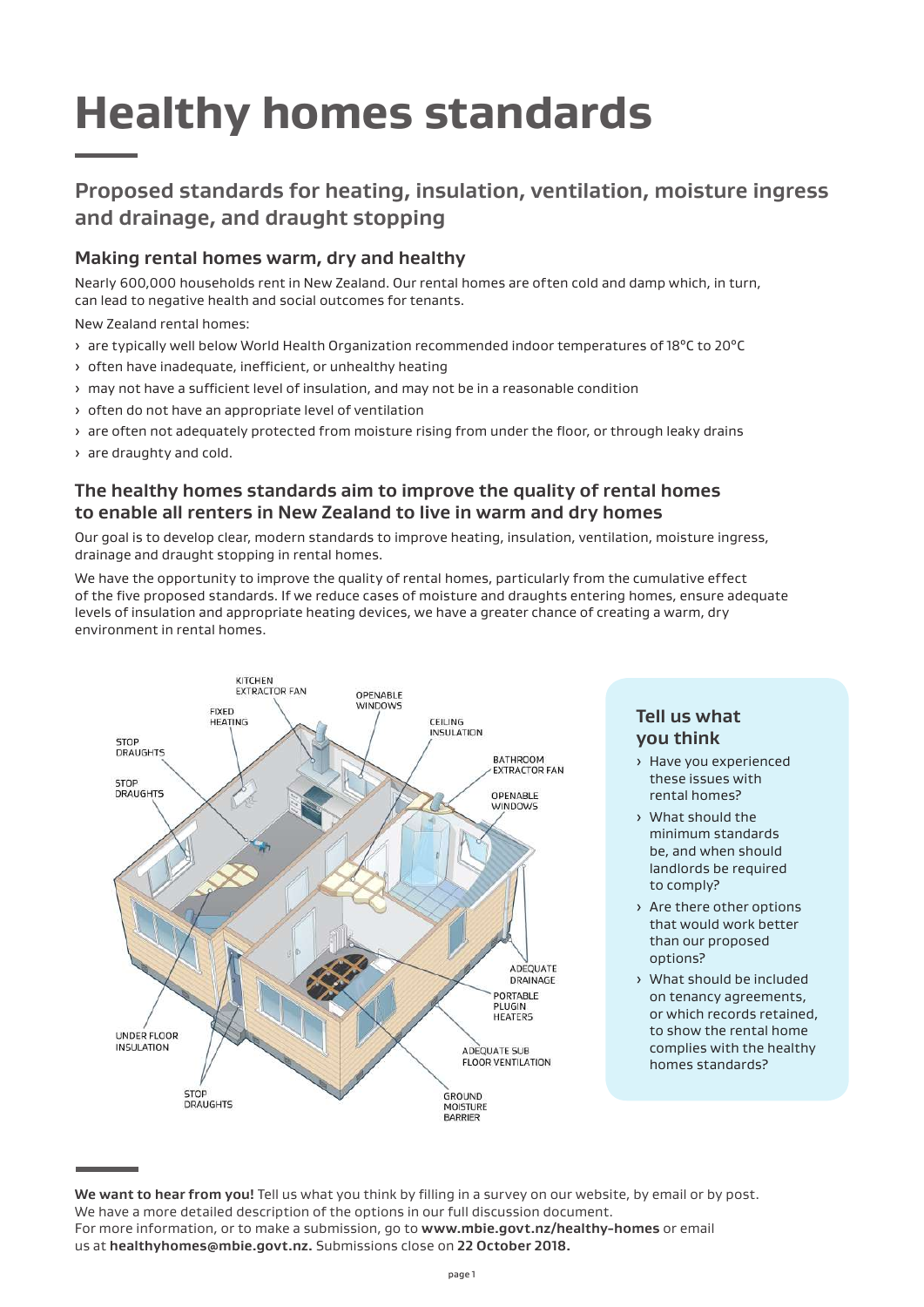# **Heating standard**

## **What heating devices should landlords provide, and in which rooms?**

## A BRANZ 2015 House Condition Survey found that 22% of rental homes have no fixed heating compared to 7% of owner occupied properties.



Many New Zealand rental homes are cold with the typical indoor room temperature below the WHO minimum temperature of 18°C with a higher recommended temperature for the elderly, children and the ill. Cold homes are associated with poor health and other social outcomes, such as higher rates of winter deaths, increased risk of cardiovascular disease and respiratory conditions.

We need to balance costs and benefits for landlords, tenants, and wider society. Tenants could benefit from more adequate heating in their rental home through reduced energy bills and health costs (e.g. medication and hospitalisations), particularly if draughts are stopped and the home is well insulated. If people can heat their homes more efficiently, society may benefit from a reduction in carbon emissions and reduced air pollution. Landlords, who have not already provided adequate heating devices, may be required to install fixed heating devices (estimate of \$3,000-3,500 for a heat pump) and possibly provide portable plug-in heaters (estimate of \$30-50).

Currently, every living room must be fitted with a fireplace and chimney or other approved form of heating. We seek feedback on proposed options to extend this requirement to bedrooms as well as living rooms. We also wish to modernise the standard and clarify that "living room" includes a lounge, dining room and kitchen if the home has an open plan design.

**Location:** Where in the rental home should landlords be required to provide heating?

- › **Option 1:** In the living room only.
- › **Option 2:** In the living room and bedrooms.



- **15.8<sup>o</sup>C** Average winter day time temperature in New Zealand living rooms
- 14.2<sup>o</sup>C Average winter daytime temperature in New Zealand bedrooms
- **13.5°C** Average winter night time temperature in New Zealand living rooms
- **12.6<sup>o</sup>C** Average winter night time temperature in New Zealand bedrooms

Heating devices would need to be capable of achieving a minimum indoor temperature in rooms covered by the heating standard. The temperature will inform the necessary heating device for that room(s).

**Indoor temperature:** What achievable indoor temperature should heating devices be sized for?

- › **Option 1:** Heaters that landlords provide must be capable of achieving an indoor temperature of **at least 18°C** in rooms applicable to the heating standard
- › **Option 2:** Heaters that landlords provide must be capable of achieving an indoor temperature of **at least 20°C** in rooms applicable to the heating standard

**We want to hear from you!** Tell us what you think by filling in a survey on our website, by email or by post. We have a more detailed description of the options in our full discussion document. For more information, or to make a submission, go to **www.mbie.govt.nz/healthy-homes** or email us at **healthyhomes@mbie.govt.nz.** Submissions close on **22 October 2018.**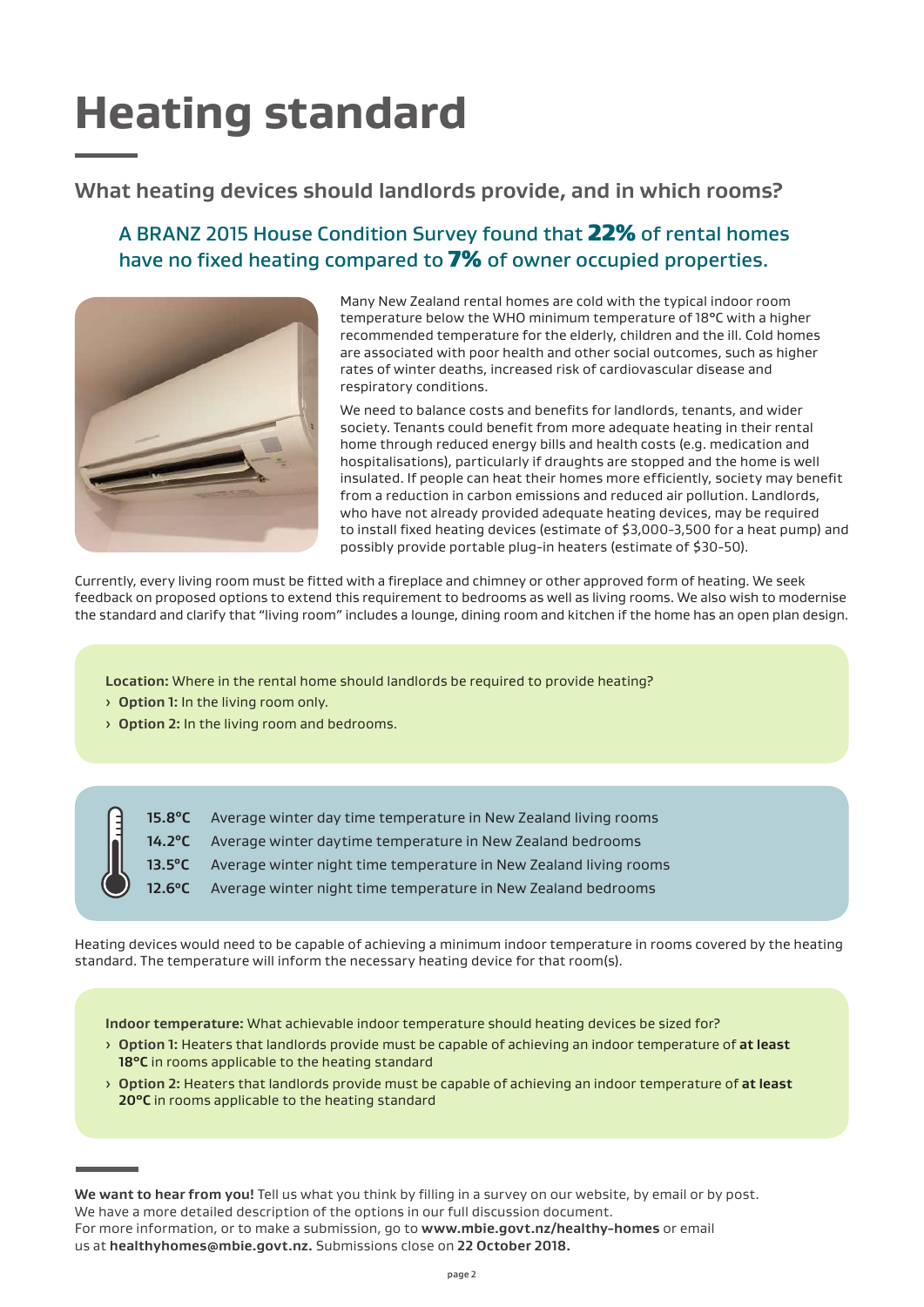A large proportion of rental homes have no, inadequate, or inefficient heating available for tenants to use to reach an appropriate indoor temperature. Many tenants currently rely on devices that can be insufficient, inefficient, and unhealthy. In some cases, fixed heaters (e.g. heat pumps) will be the best device to heat a room to the appropriate indoor room temperature and, in other cases, portable plug-in electric heaters are likely to be sufficient. Many tenants already own portable plug-in electric heaters so can easily provide these themselves. We seek feedback on the appropriate forms of heating device(s) to be provided by landlords.

**Heating devices:** Should landlords only be required to provide heating devices where portable electric heaters are not capable of achieving the required indoor temperature?

- › **Option 1:** Landlords provide fixed heating devices only.
- › **Option 2:** Landlords provide fixed **and** portable heating devices.

Certain heating devices are efficient, healthy and affordable to run, such as heat pumps, wood burners, and flued gas heaters. We propose to class these types of heating devices as "acceptable" under the heating standard.

The heating standard could be set so that unhealthy or inefficient and unaffordable forms of heating would not meet the standard. Guidance could specify the types of heating devices considered "not acceptable", such as unflued gas heaters and open fires. Unflued gas heaters can release moisture and toxic combustion gases into the indoor environment contributing to poor health outcomes and can be expensive to run. Open fires and electric resistance heaters tend to be less cost-effective to run than modern appliances and can contribute to air pollution. Electric heaters greater than 2.4 kilowatts (except heat pumps) are expensive to run.

**Acceptable devices:** Should we accept particular heating devices where we know they are efficient, affordable and healthy?

- › Acceptable devices could include those devices that are efficient, healthy and affordable to run (e.g. heat pumps, wood burners, flued gas heaters and electric heaters (up to 2.4 kilowatts)).
- › Not acceptable devices could include those devices that are inefficient, unhealthy or not affordable to run (e.g. unflued gas heaters, open fires and electric heaters (except heat pumps) greater than 2.4 kilowatts).



#### **Tell us what you think**

- › **Location:** Do you think the landlord should provide heating in the living room only or bedrooms as well (option 1 or 2)?
- › **Indoor temperature:** Do you think landlords should provide heating devices that are capable of reaching 18°C or 20°C in rental homes (option 1 or 2)?
- › **Heating devices:** Do you think the landlord should provide heating devices only where a portable electric heater is insufficient in the room(s) covered under the heating standard (option 1 or 2)?
- › **Acceptable devices:** Should the standard provide the heating devices considered "acceptable" for the heating standard (option 1 or 2)?

**We want to hear from you!** Tell us what you think by filling in a survey on our website, by email or by post. We have a more detailed description of the options in our full discussion document. For more information, or to make a submission, go to **www.mbie.govt.nz/healthy-homes** or email us at **healthyhomes@mbie.govt.nz.** Submissions close on **22 October 2018.**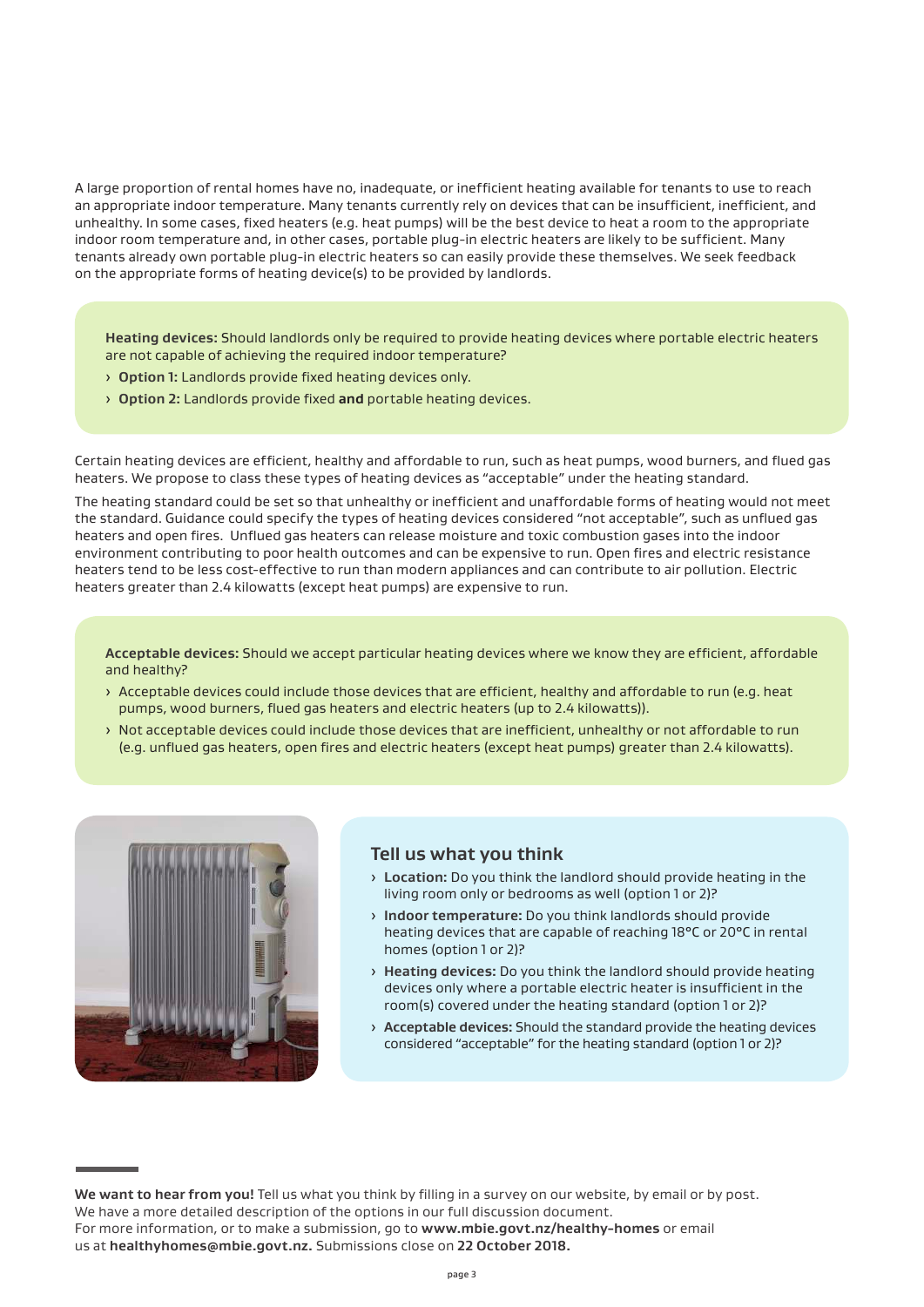# **Insulation standard**

## **What level of insulation should be required for a rental home?**

Many rental homes do not have adequate insulation to retain heat, and are more likely to be cold and damp. Insulation minimises heat loss from homes, making them easier and cheaper to keep warm and dry.



## In an average sized uninsulated home, about 30-35% of heat loss is through the ceiling and roof, and about 12-14% is lost through the floor.

Existing regulations already require landlords to provide ceiling and underfloor insulation by 1 July 2019, and replace or top-up existing insulation where it is below a minimum level or not in 'reasonable condition'. Some homes are exempt from the requirement if it is not practical to install insulation. The healthy homes insulation standard could require a higher minimum level of existing insulation than the current regulations, thereby increasing the number of rental homes that benefit from an insulation upgrade.

We need to balance costs and benefits for landlords, tenants and wider society. Tenants can benefit from a warmer home from increased insulation, especially if draughts are stopped and it's heated. However, landlords may need to install or top-up insulation (estimated average of \$1,665 including GST).

Under all proposed options, landlords who install new ceiling and underfloor insulation to comply with the current insulation requirements for rental homes would not need to carry out further work on that insulation to comply with the healthy homes standards as long as the insulation remains in reasonable condition.

### **Options**

**Minimum level installed:** What should be the minimum level of ceiling and underfloor insulation installed in rental homes?

- › **Option 1:** minimum level for existing insulation akin to the 1978 insulation standard/new insulation being installed to the 2008 Building Code (the status quo).
- › **Option 2:** a higher minimum level of ceiling and underfloor insulation than the status quo, where the minimum level for existing insulation is akin to the 2001 Building Code/new insulation is akin to the 2008 Building Code.
- › **Option 3:** an even higher minimum level of ceiling and underfloor insulation, where the minimum level for both existing and new insulation is akin to the 2008 Building Code.

**Degradation levels:** What should be the appropriate level that insulation can degrade over time before it needs to be replaced?

- › **Option 1:** insulation can settle or degrade by about 30% before it is in an unreasonable condition.
- › **Option 2:** insulation can settle or degrade by up to and around 10% before it is in an unreasonable condition.



### **Tell us what you think**

- › **Minimum level installed:** Which of these options (1, 2 or 3) for the minimum level of insulation do you support?
- › **Degradation levels:** Which of these options (1 or 2) should be an appropriate level that insulation can degrade over time?
- › What are the possible exceptions to the standard (e.g. there is not enough space for access)?
- › What documents or records should landlords keep to show their rental properties meet the standards?
- › Would any of the above options inhibit future innovation and/or flexibility?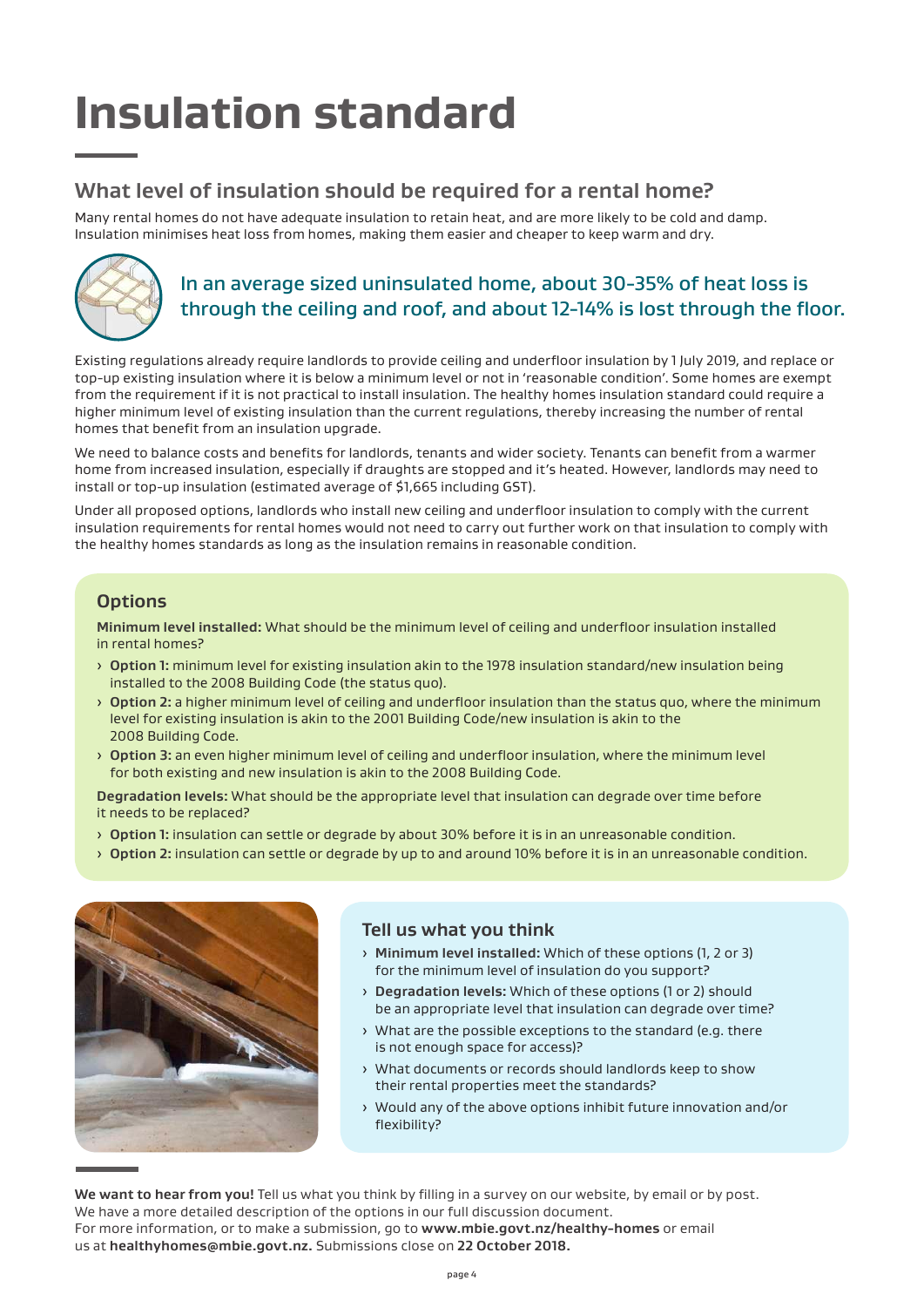# **Ventilation standard**

## **What is the appropriate method of ventilation?**

Rental homes are typically poorly ventilated which makes them more likely to be damp and mouldy. Homes need to be well ventilated to remove moisture and prevent condensation from building up.

BRANZ recommends to regularly open windows and doors wide for 10 – 15 minutes and to use extract fans to provide sufficient ventilation after a high moisture event, such as showering or cooking.

Bathrooms without extractor fans or heating are twice as likely to have moderate or worse patches of mould compared to bathrooms with extractor fans or heating.

37% of rental homes have no mechanical<br>37% ventilation (extractor fans) in the kitchen of rental homes have no mechanical<br>
ventilation (extractor fans) in the kitchen<br> **44%** (extractor fans) in the bathroom

### Kitchens without extractor fans or rangehoods are three times as likely to have visible mould compared to kitchens with extractor fans or rangehoods

We need to balance improvement costs and benefits for landlords, tenants and wider society. Tenants can benefit from a better ventilated home. However, landlords may need to install an extractor fan(s) in rooms with a bath or shower or indoor cooktop (estimate of a fan and installation is \$211-301 including GST).



### **Options**

#### **What is the appropriate method of ventilation in rental homes?**

› **Option 1:** The status quo:

- Every bathroom has at least one window that directly opens to the outside air unless other adequate means of ventilation are provided to the satisfaction of the local authority.
- Each habitable room must be constructed with windows with an area amounting to not less than one twentieth part of the area of the floor can be opened for the admission of air.
- Every room which is not habitable shall be provided with a window or windows that the local authority considers necessary for adequate ventilation.
- › **Option 2:** Openable windows in the living room, dining room, kitchen, and bedrooms, unless an exemption applies and appropriately sized and installed extractor fan(s) in rooms with a shower or bath.
- › **Option 3:** Openable windows as for option 2 and appropriately sized and installed extractor fan(s) in rooms with a shower, bath or indoor cooktop.



#### **Tell us what you think**

- › Do you support option 1, 2 or 3 to provide adequate ventilation in rental homes?
- › What other forms of ventilation should be considered or excluded?
- › Would any of the above proposed options for ventilation prevent future innovation and/or flexibility?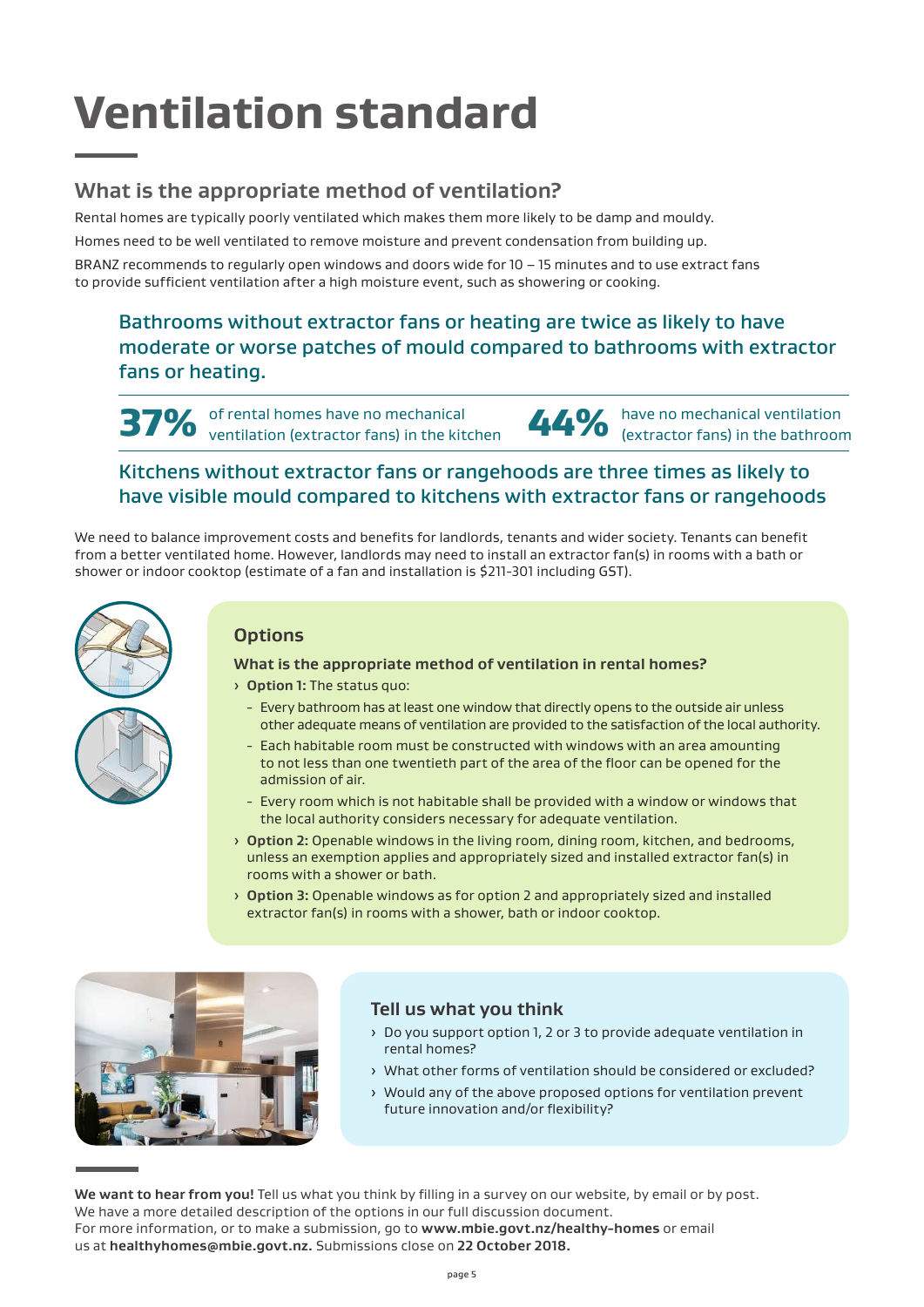# **Moisture ingress and drainage standard**

**Do existing laws provide adequate protection against moisture entering the home?** 

Moisture that enters a home from around the house, under the floor or through leaks in drains can cause a damp home.

Up to 40 litres of water can rise up from the ground below a 100sqm home every day

**76%** of rental homes have a subfloor

44% of rental homes with subfloors have insufficient ventilation 81% of rental homes with subfloors do not have a ground moisture barrier

Damp homes can make people sick and cause damage to property, e.g. mould on ceilings, furnishings, and belongings. Rental homes need adequate protection from moisture coming in, and good drainage to stop water pooling under and around the home.

We need to balance costs and benefits for landlords, tenants and wider society. Tenants could benefit from a home with less moisture, damp and mould. Landlords may need to install a ground moisture barrier where there isn't already one (estimate of \$800 including GST, based on \$8 per square metre), or underfloor vents.



### **Options**

**How should landlords protect rental homes against moisture entering the home and inadequate drainage?**

- › **Option 1:** The status quo:
	- every house shall, to the extent the local authority deems necessary, be provided with efficient drainage for the removal of storm water, surface water and ground water
	- every house shall be provided with gutters, downpipes and drains for the removal of roof water to the satisfaction of the local authority
	- timber floors shall have adequate space and vents to ensure proper ventilation to protect the floor from damp and decay.
- › **Option 2:** Landlords must ensure efficient drainage and guttering, downpipes and drains at their rental home and ensure the subfloor has a ground moisture barrier, unless there is already adequate subfloor ventilation.

#### **Tell us what you think**

- › Do you think we should keep the status quo (option 1) or require landlords to implement option 2 to address the problems identified with moisture ingress and inadequate drainage in rental homes?
- › Would any of the above options inhibit future innovation and/or flexibility?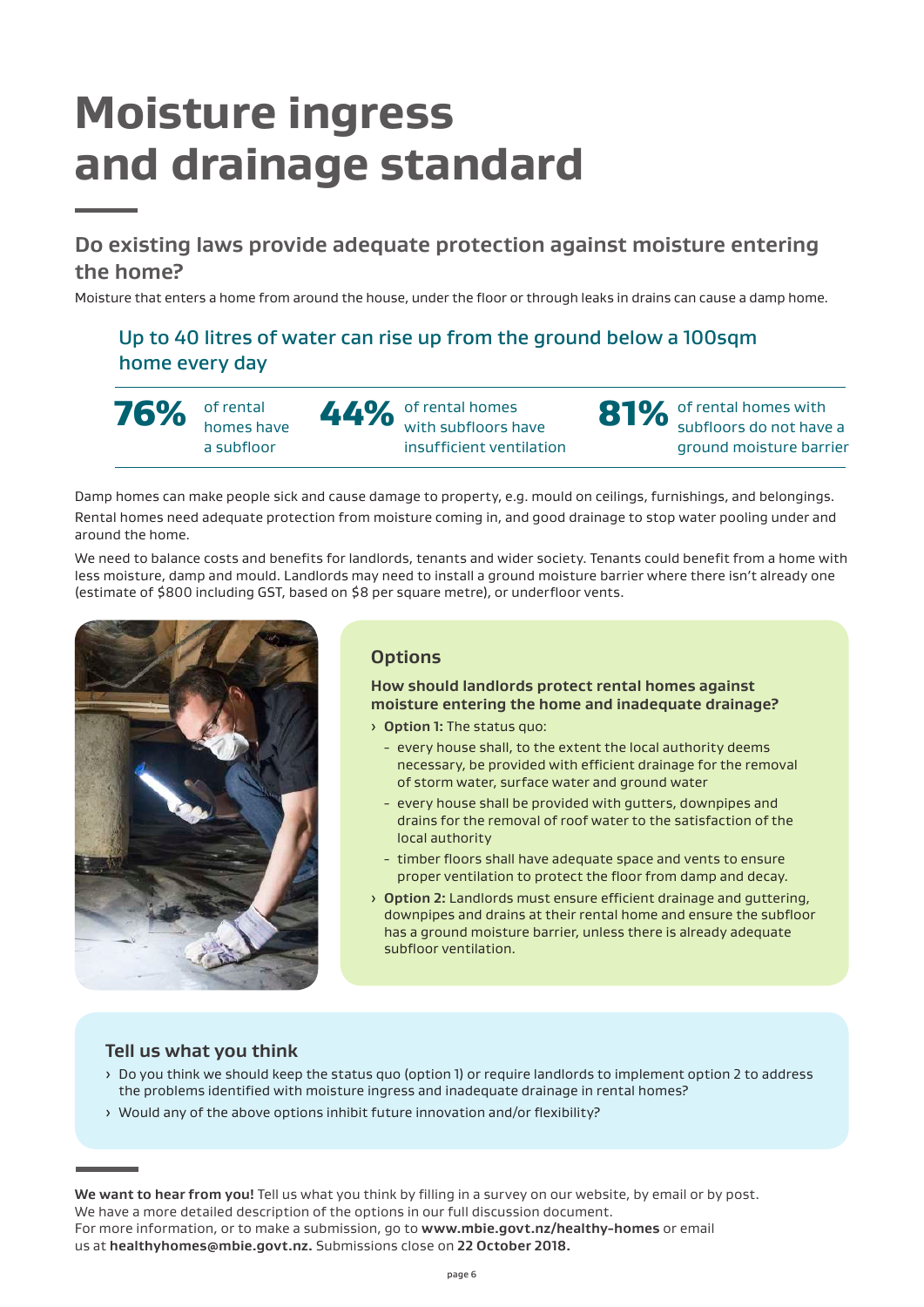# **Draught stopping standard**

### **What appropriate measures should be taken to stop unnecessary draughts making the indoor temperature colder?**

Homes need to be well ventilated to remove moisture and prevent condensation from building up. However, uncontrolled draughts let heat escape and let cold air in. Draughts can make it hard and expensive for tenants to heat their homes, and can limit the benefits of improved insulation and heating.

Tenants would benefit from draught stopping because it will make homes easier and more economical to heat, as well as more comfortable.

One New Zealand experiment showed a 1-1.5°C increase in the indoor temperature from a draught stopping intervention

#### **Options**

**What is the appropriate level of draught stopping to create warm and dry New Zealand rental homes?**

- › **Option 1:** The status quo:
	- the walls and ceiling of every habitable room, bathroom, kitchen, kitchenette, hall and stairway shall be sheathed, plastered, rendered or otherwise treated, and shall be maintained to the satisfaction of the local authority
	- every floor shall be kept in a good state of repair, free from crevices, holes and depressions.
- › **Option 2:** Landlords must block any unused fireplaces and chimneys and stop any unnecessary gaps or holes that cause noticeable draughts and a colder home, and are 3mm or greater in and around windows and doors, walls, ceilings, floors, and access hatches.





### **Tell us what you think**

- › Which of options (1 or 2) do you support to stop draughts entering the rental home?
- › Do you think other requirements for draught stopping should be included in the standard?
- › Would any of the above options inhibit future innovation and/or flexibility?
- › Should the regulations specify any exceptions to the standard?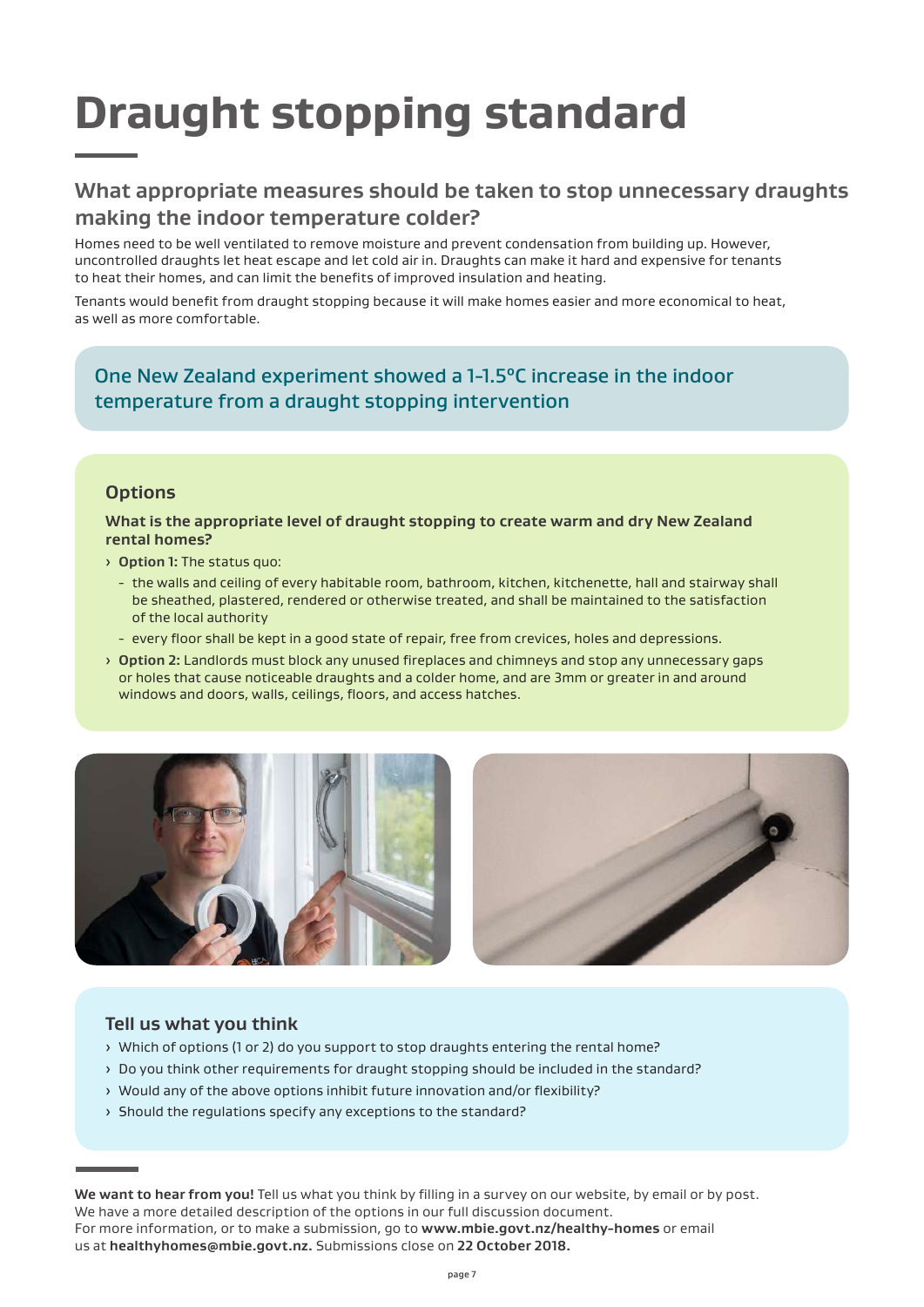# **Compliance timeframe**

## **When and how should the healthy homes standards be implemented?**

We need to balance the costs and benefits to landlords, tenants and wider society in setting the compliance date(s):

- › tenants and wider society need to see the benefits from the improved quality to rental homes sooner rather than later
- › landlords need time to plan and budget for changes to their rental homes
- › suppliers need time to understand requirements and to build capacity to ensure successful implementation.

### **Options**

#### **What should be the compliance date(s) for the standards?**

- › **Option 1:** Landlords must comply with the standards within 90 days of a new or renewed tenancy starting after a single compliance date, e.g. 1 July 2021.
- › **Option 2:** A single compliance date (e.g. by 1 July 2022).
- › **Option 3:** Stagger compliance dates between 1 July 2019 and 30 June 2024, either by the standard, e.g. insulation by 2022 and heating by 2023, or the location of the rental home.



### **Tell us what you think**

- › Which option above (1-3) do you support for landlords to comply with the standards for their rental homes?
- › If you support option 3, which approach do you think is an appropriate way to stagger implementation? Do you have a viable alternative approach to staggering implementation that we should consider?